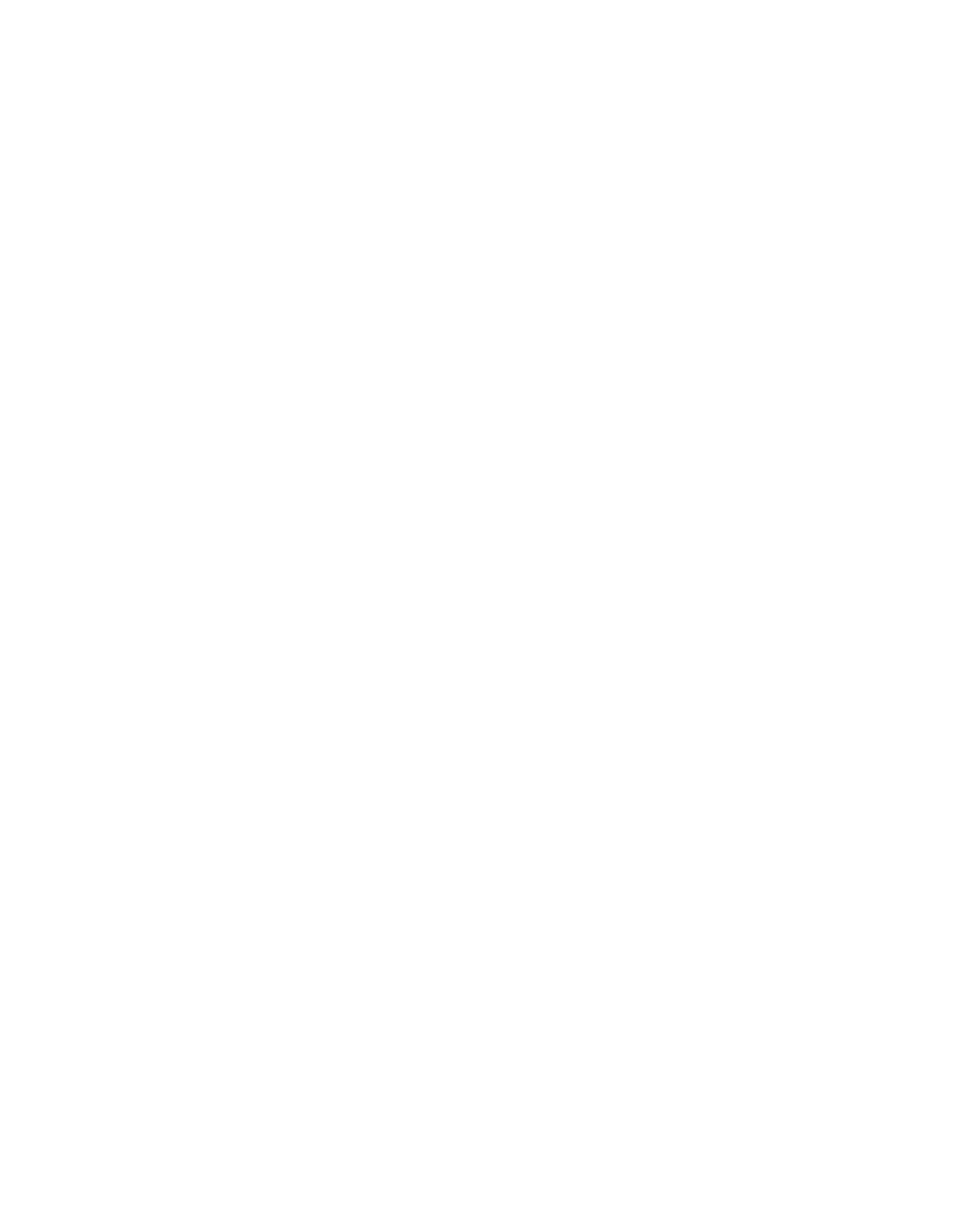## A Review of *A History of Chinese Buddhist Faith and Life*

Iennifer Eichman<sup>1</sup>

*A History of Chinese Buddhist Faith and Life*. Studies on East Asian Religions 3. By Kai Sheng. Leiden and Boston: Brill, 2020, x + 596 pages. ISBN 978-90-04-43152-2 (hardback), \$192; 978-90-04-43177-5 (e-book), \$192.

The translated volume*, A History of Chinese Buddhist Faith and Life*, is an English translation of an abridged and updated 2016 edition of the publication by Kai Sheng 聖凱, *Zhongguo fojiao Xinyang yu shenghuo shi* 中國佛教信仰 與生活史 (Nanjing: Jiangsu renmin chubanshe). The English translation was done by three translators to produce a massive volume in 600 pages. This was an ambitious undertaking, yet what is to be regretted most is the absolute unevenness of the translation. The entire volume exhibits a noticeable lack of coordination on how to translate important specialized terms and contains sentences and paragraphs that were translated so literally as to lack a proper sentence subject or to be simply undecipherable. Much of this could have been resolved through professional editing. Far too many passages are marred by ungrammatical English, typographical errors (misspelled words), formatting problems, and so forth. Again, Brill

<sup>&</sup>lt;sup>1</sup> Research Associate, Centre of Buddhist Studies, School of Oriental and African Studies, University of London. Email: jennifer.eichman@gmail.com.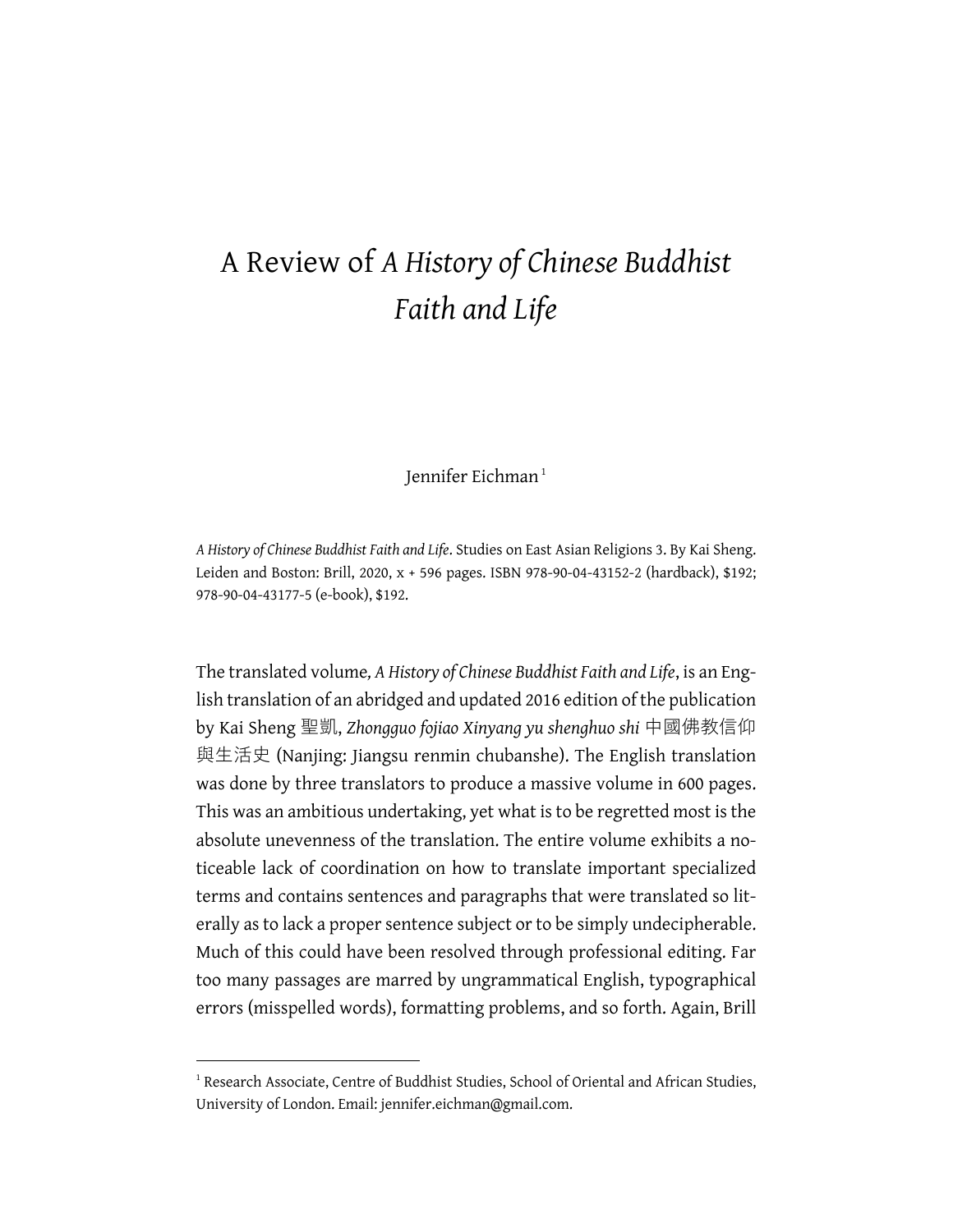should have engaged a professional copy editor.<sup>2</sup> In addition, the book has many long citations from classical Chinese sources—the very sort of block citations that scholars labor to render in clear, concise, rigorous translation. Good, accurate translations of classical Chinese excerpts are an imperative of good scholarship. Yet, by outsourcing this to three translators and then not providing a rigorous professional editing, the translation of primary sources is uneven at best. In a word, the English edition of this volume is so poor as to have done a great disservice to the author, Kai Sheng, and certainly, to any readers who might possibly pay the steep \$192 cost asked for a single volume! Brill and its editors have an ethical obligation to do better. Suffice it to say, this is not a pleasurable academic read nor does it rise to the standards of writing assigned in academic courses.

I have been asked to evaluate the sections on Ming-Qing Buddhist topics, pages 440-558. I will confine most of what I have to say about the scholarship in this volume to those sections. However, in what follows, I will not evaluate the scholarship on the basis of the original Chinese volume, but cite only from the English translation. Kai Sheng's scholarship is grounded in numerous primary Chinese sources, secondary Chinese and Japanese scholarship, and some Western English-language scholarship, most of it read in Chinese translation.

In order to place the Ming-Qing sections within the context of the volume as a whole and within the vision Kai Sheng had for this volume, readers would do well to start with this volume's introduction (1-25). Theoretically, Kai Sheng is inspired by the anthropologist Melford Spiro who investigated "the relationship between religious concepts, ordinary social order, and cultural lifestyle" (2). Well aware of the late twentieth-century academic shift from a previously narrow study of doctrine to the broader

<sup>&</sup>lt;sup>2</sup> As a case in point, pages 513-538 include an abridged version of Kai Sheng's article "On the Veneration," published in English in 2013 (perhaps why the volume is called abridged?). That section is very well edited, tightly constructed, and easy to follow. The rest of the volume should have met this standard.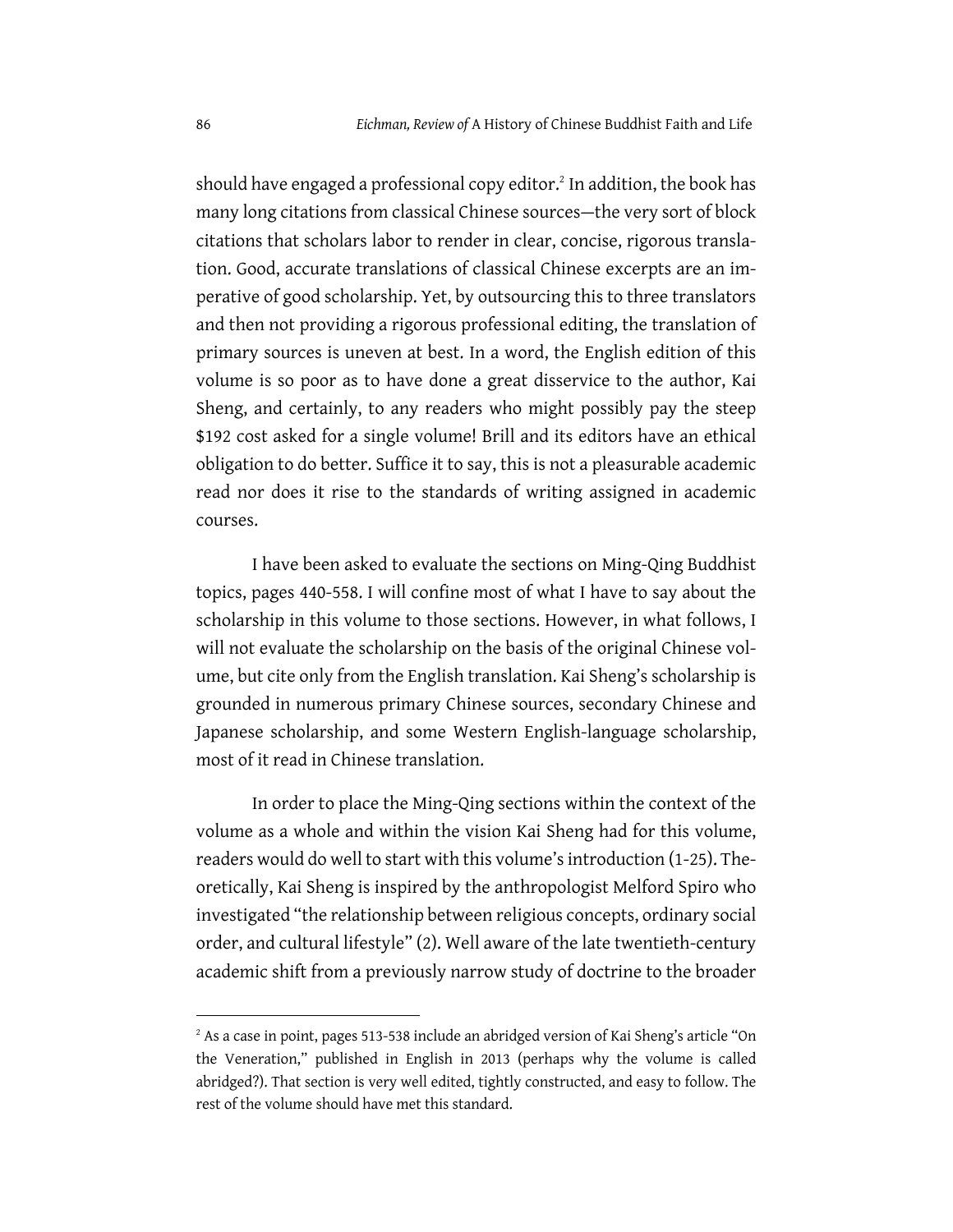study of institution, ritual, and sociocultural formations, most especially those that include the populace at large, Kai Sheng, too, makes this shift. Kai Sheng further engages with previous discussions of Sinicization set forth by Kenneth Ch'en and most famously Erik Zürcher, in *The Buddhist Conquest of China*. In fact, one of the goals of this volume is to explain how Buddhist ideas, rituals, and so forth became embedded in Chinese society and how it is that after the demise of Buddhism in India, China became a driving force in the creation and propagation of Buddhism both at home and abroad.

In his shift toward an institutional perspective, Kai Sheng leans on the seminal definitions of religion proffered by Émile Durkheim and Max Weber.<sup>3</sup> Kai Sheng's use of the term "faith" (*xinyang* 信仰) is derived, in part, from Durkheim as is his emphasis on ritual, though he does not spend much time on belief. The term "faith" does a lot of work in this volume, where at times it stands in for "religion" (7), as a substitute for "modes of religious practice" (13, 557) and at other times for a feeling, commitment, or disposition (513, 555). But there is no discussion as to how the academic use of the term "faith" is theorized, debated, and defined in Western Religious Studies contexts and in terms of its applicability to non-Judeo-Christian traditions. The difference between a religious life or religiously informed practice and a "lifestyle" is also not carefully delineated—though this latter problem may be one of too literal translation.<sup>4</sup>

 $3$  The citation from Durkheim reads as follows, "relative to sacred things, that is to say, things set apart and forbidden beliefs and practices which unite . . ." (8). It should read, "relative to sacred things, that is to say, things set apart and forbidden—beliefs and practices which unite . . ."

<sup>&</sup>lt;sup>4</sup> The translators chose to translate *en* 恩 as "grace" (19; "the emperor bestowed grace," 443) but without adding a footnote about this term; the term *gui* 鬼 is rendered as "spirit," not "ghost," in the translation of a passage from the *Book of Rites* (22). There should have been a footnote about the translator's choice of words for the entire passage, given that there are other English language translations which use very different language. Moreover, in later sections *guishen* 鬼神, a term that traditionally refers to gods and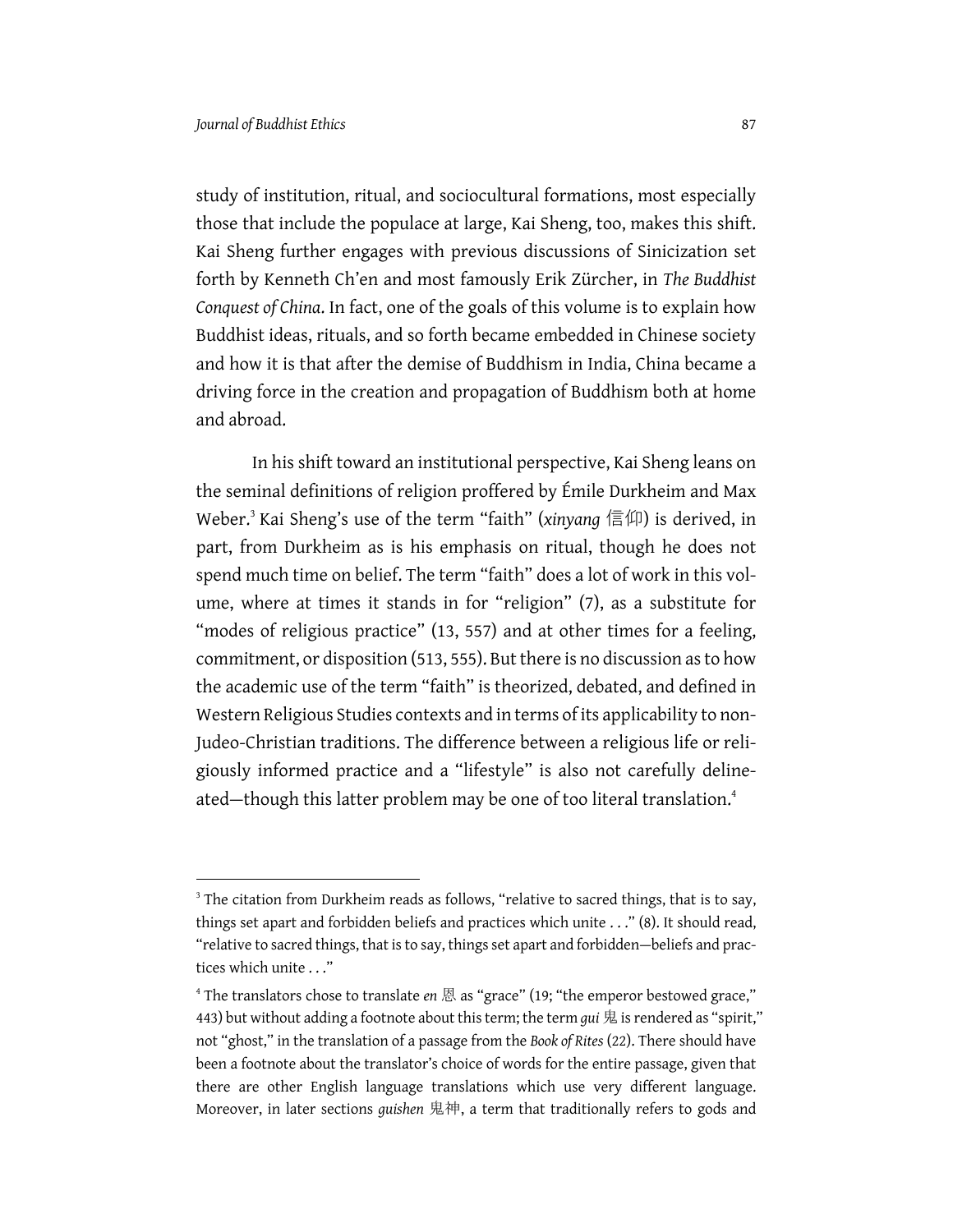Sheng takes the Buddha, *Dharma*, and *Saṃgha* as the three crucial building blocks of Buddhist faith. With respect to inspiration and implementation, Sheng has this to say:

Within the Buddha, Dharma and *Saṃgha* faith, faith in the Buddhas and bodhisattvas has the power of being a call to inspiration for religious faith, and the lifestyle of the *Saṃgha* of religious faith has the power of practical influence. Therefore, Buddhist faith gradually permeated into society, and became an element of shared spiritual life for Chinese civilization. (13)

Sheng argues throughout this volume that buddhas and bodhisattvas are objects of worship through veneration of their relics or through repentance ceremonies. Pilgrimage worthy Buddhist sites are strongly associated with various buddhas and bodhisattvas as are petitions for practical relief from illness and disasters. Faith in the *Dharma* is expressed through worship of scripture, that is, the gaining of merit through copying texts, the reciting, explaining, and contemplation of scripture, and the ritual gestures that accompany sutra lectures (10). The *Saṃgha* is discussed in terms of its institutional presence; this volume names many elite monks who wrote or edited ritual manuals, officiated at ritual ceremonies, and so forth. The laity is often discussed in terms of philanthropic endeavors, another major topic. The conclusion to the volume sums up this vast survey by reaffirming the characteristics of Chinese Buddhist faith in its spatial, ritual, communal, and pragmatic application. Despite asking this term to do more work than it is typically assigned within Western academic contexts, Sheng is clearly on to something in his focus on the interstitial thread that holds together all the various components that comprise a religious tradition. In his view, the driving force is faith. Nonetheless, a more

ghosts, should not have been translated, "spirits and gods." For a translation of the *Book of Rites* that uses "ghost," not "spirit," see Poo Mu-chou.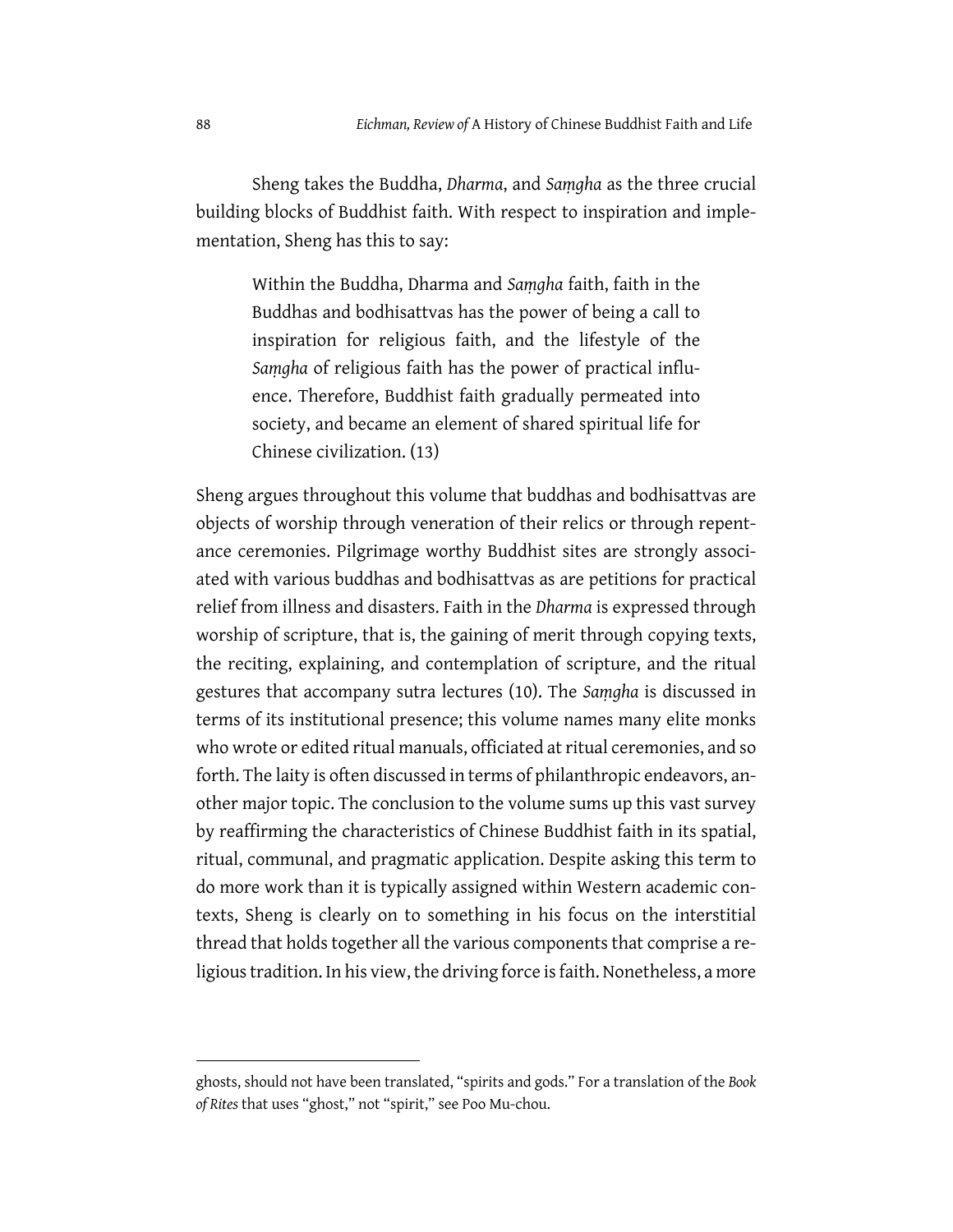nuanced translation and a longer discussion with the author about his views would have helped this volume tremendously.

The volume is organized chronologically with periodization given in terms of dynastic rule.<sup>5</sup> The two most important topics, repentance rituals and philanthropic endeavors, are traced from the Wei dynasty (220- 265) through the Qing dynasty (1644-1912), with occasional references to the Republican era (1912-1949). $6$  For the medieval period, this volume discusses vegetarianism and the formation of lay Buddhist societies; from the Song dynasty onward, Sheng introduces the topic of releasing life practices. Since the topic of this volume is faith and how faith functions in a sociocultural context, defined here in terms of monastic institutions and religious lifestyle, there is very little discussion of historical context. There is some discussion of the "common people" but very few sources related to them. It is assumed that Buddhist rituals permeated their world, but the sources tend to focus on the monk editors and creators of ritual texts not ritual participants. Evidence consists mainly of emperor edicts, writings of those close to the court, writings of eminent monks, and some gazetteer writings.

For scholars accustomed to the analysis of discourse and discursive contexts or who are habituated to scholarship which clarifies the difference between prescriptive and descriptive material, this volume has

<sup>&</sup>lt;sup>5</sup> This volume was originally written for a Chinese audience which allowed the author to assume familiarity with emperor's names, reign dates, and dynasties and with geographic locations. Yet some of this is quite burdensome for Western readers, unless they have a background in Chinese or read Chinese (which, quite frankly, seems to be assumed here). More orienting markers in terms of dates and geographic locations would have made it easier to read this volume. Often monasteries and temples, for example Nengren si 能仁寺, are presented without geographic location. Moreover, the term *si* 寺 is not translated when it should be. Thus, later mentions, merely have Nengren si. In addition, local counties are mentioned without naming the province.

<sup>&</sup>lt;sup>6</sup> Because the last Qing emperor did not accede the throne until 1912 and the Republican era also began in that same year, I use 1912 for the end date of the Qing dynasty and as the first year of the Republican era.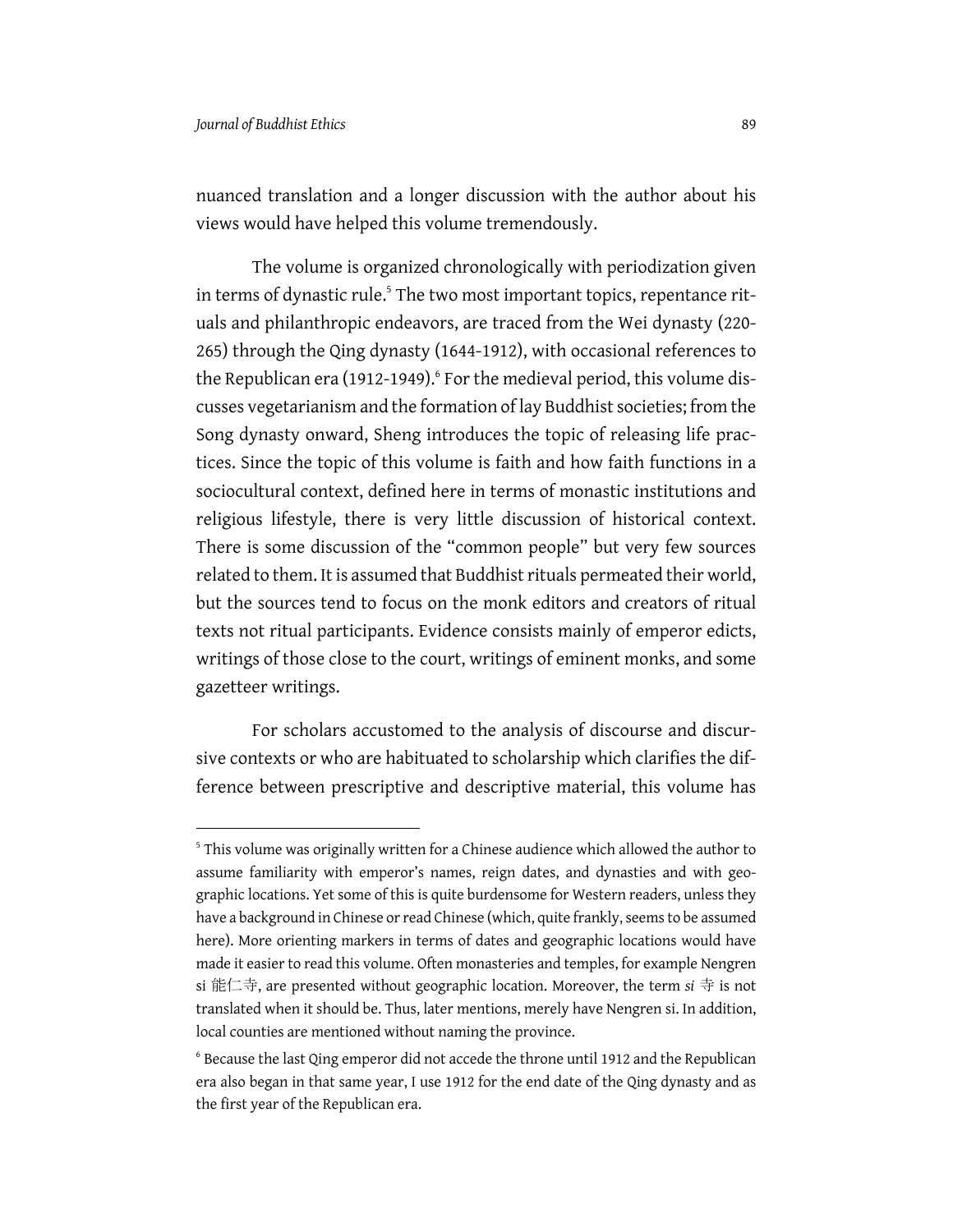little to offer. Primary sources are read descriptively and taken as fact. They are not analyzed discursively or placed within the context of opposing arguments on a particular issue. With respect to some topics, there is not a strong enough engagement with recent Western, English-language scholarship, some of which supersedes what is presented in this volume. However, since the volume is dated 2016, it goes without saying that the last six to seven years of newly published scholarship is not reflected in this volume.

The rest of this review will focus on the sections related to Ming-Qing Buddhist topics, on pages 440-558. Chapter four opens with a discussion of the Ming dynasty founder, Emperor Taizu's reorganization of monasteries, the popularity of plenary masses for the dead, called Water and Land Rites, and the consequent rise of what became known as on-call monks (*yingfu seng* 應赴僧). Much of the chapter is given over to a discussion of repentance ceremonies and monastic morning and evening recitation rituals. There is also a section on philanthropy and releasing-life practices. It pains me to say this, but it must be said: the translation and editing on pages 440 through 465 stand as some of the worst in this volume.

The Hongwu Emperor 洪武 (1328–1398)<sup>7</sup> did *not* retain the Song and Yuan dynasty divisions of monasteries into *chan* 禪 (meditation), *jiao* 教, (scriptural study) and *lu* 律 (*vinaya*), as stated in the opening sentence

 $<sup>7</sup>$  It would have served the audience better to use the nomenclature "Hongwu Emperor"</sup> and not Emperor Taizu, which simply means the founding emperor of a dynasty. Hongwu as a reign name appears on page 418 in the section on Song dynasty ritual followed by mention of the plenary mass for the dead at Mount Jiang in Nanjing. A number of Ming monks are also named there. This entire Ming section could have been profitably shifted to the chapters on Ming-Qing Buddhism. The relationship between the Hongwu reign period and Zhu Yuanzhang 朱元璋 (1355-1368), the first emperor of the Ming dynasty, is not clearly spelled out in either the Song dynasty section or in the Ming dynasty section on page 453. Moreover, most confusingly, on page 487 we have "In Hongwu 15 (1382), Ming Taizu decreed that 'Monks of the monasteries. . . .' In Yongle 10 (1412), Ming Taizu further decreed that 'Monastics. . . .'" Needless to say, the Yongle Emperor was not a "Taizu" and the Hongwu (Taizu) Emperor did not set decrees during the Yongle Emperor's reign.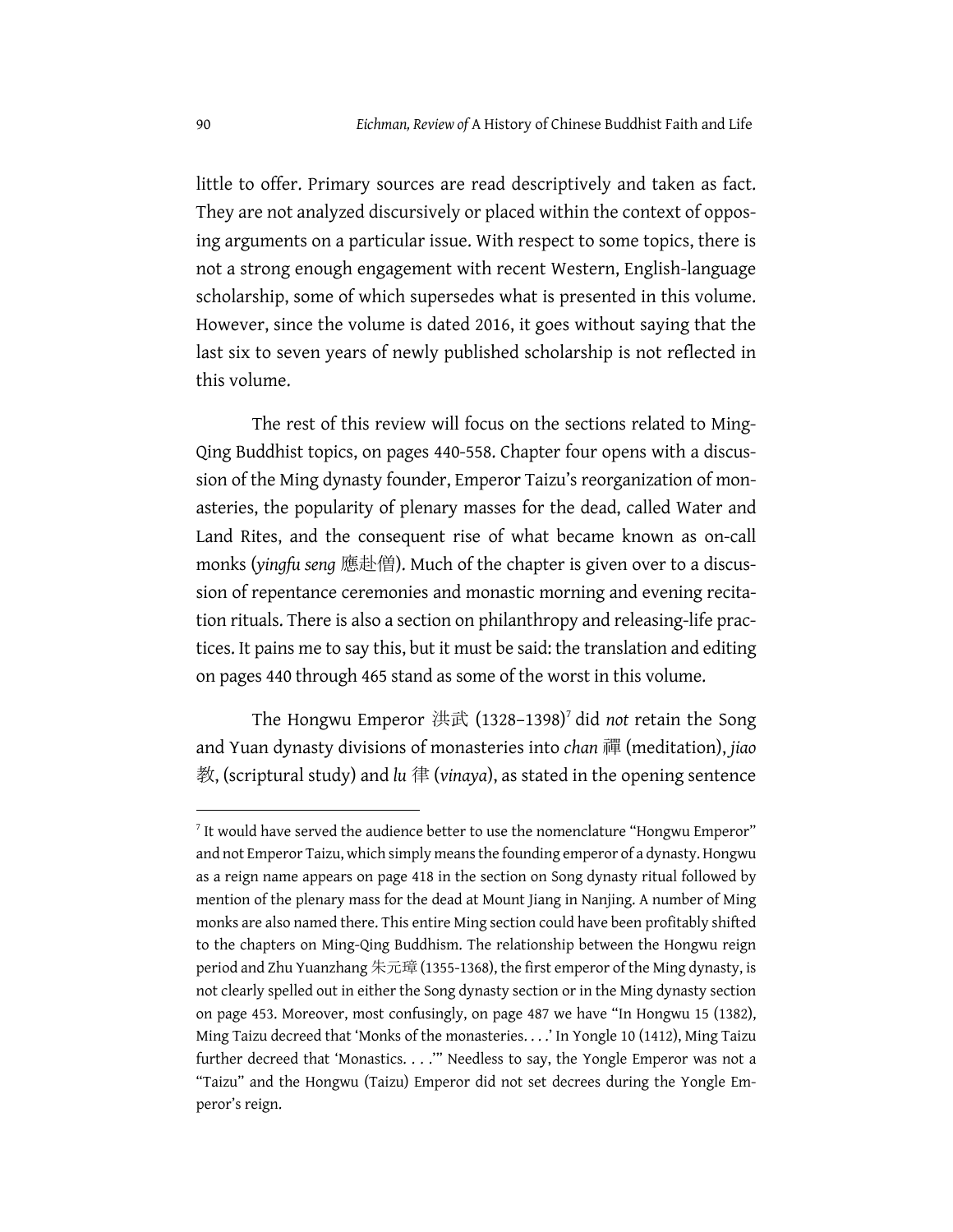of chapter four. <sup>8</sup> Instead, he kept the first two divisions, but renamed the second, and created a new category for the third type: *chan* 禪 (meditation), *jiang* (exposition), and *yujia* 瑜珈 (literally, "yoga"). In the latter case, *yujia* refers to ritual mastery. *Jiao* 教 (from *yujiajiao* 瑜珈教) is a shorthand reference for this category, but it did not refer to doctrinal studies, which fell under the category of *jiang*. The translators of this volume have confused *jiao* and *jiang*. Thus, *jiao* is translated as "doctrinal" and *yujia* as simply "yoga." The first is inaccurate and the second begs explanation, most especially in an English-language context wherein "yoga" has the connotation of a popular form of exercise, not the ritual chanting of texts.<sup>9</sup> For a better grasp of the historical context and a sound explanation and translation of these technical terms, especially *yujia* 瑜珈, readers should consult Chün-fang Yü, "Ming Buddhism." In fact, despite its 1998 publication date, this long overview of Ming dynasty Buddhist institutions supersedes Kai Sheng's discussion of monastic reforms and further provides better background information on the monks, Chushi Fanqi 楚石梵琦 (1296-1370), Du'an Daoyan 獨庵道衍 (1334-1418), better known by the name Yao Guangxiao 姚廣孝,<sup>10</sup> and Jitan Zongle 季潭宗泐 (1318-1391).

<sup>&</sup>lt;sup>8</sup> This chapter opens with the following sentence: "Following the division of temples into three types (dealing with meditation, doctrine, and monastic rules) under Emperor Taizu of the Ming dynasty . . . Buddhist services dealing with scripture and repentance flourished . . ." (440). It is not clear to me whether the three types listed here contain a gross error in editing or are a simple mistake by the author which was not corrected.

<sup>&</sup>lt;sup>9</sup> See especially page 455, where the primary source translation says, "exposition monasteries, and teaching monasteries." But the ensuing explanation has "'Lecturing' refers to the Buddhist traditions that explain Buddhist doctrine, such as Tiantai and Huayan. 'Doctrinal' refers to the Buddhist traditions that recite mantras, which developed into the esoteric and exoteric Dharma practices of 'Yoga' that quelled negative karma . . ." The explanation after "doctrinal" does a better job of pointing out the ritual aspects, but the explanation is buried under the confusing translation choice of "doctrinal." In a word, Kai Sheng understood the differences, but the translation confuses the point. On page 456 there is a primary source with the line "exoteric and esoteric rituals of the Yoga." What this means is simply not clear and requires explanation.

<sup>&</sup>lt;sup>10</sup> There is a photograph of Yao Guangxiao's funerary pagoda on page 441, but without any reference to his monastic name. I have not found a discussion of Yao Guangxiao, nor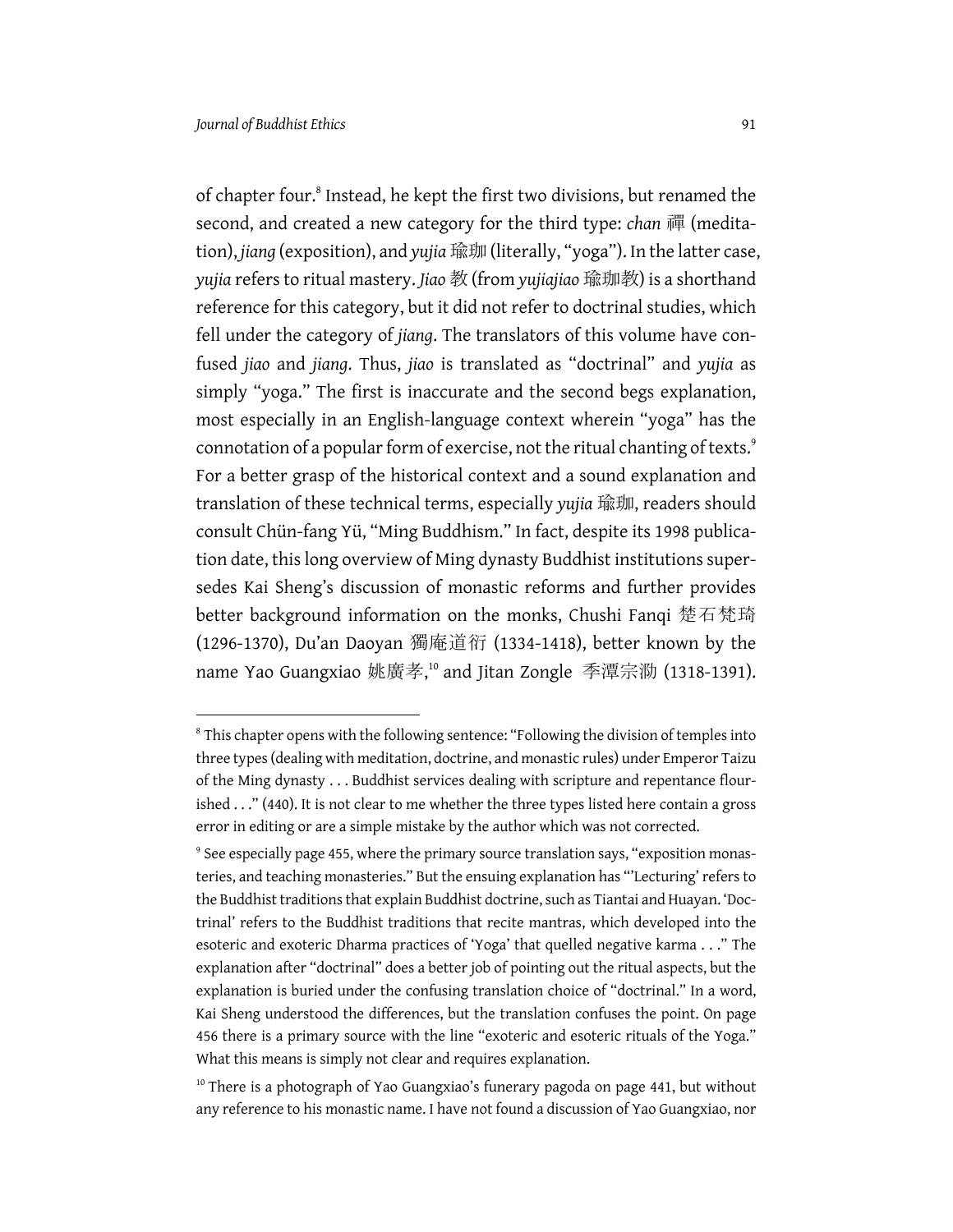Chün-fang Yü also helpfully adds that the Mount Jiang 將山 temple located in Nanjing was renamed Linggu 靈谷, crucial information missing in the Kai Sheng volume discussion of the Mount Jiang Dharma Service 將 山法會, a Water and Land plenary mass for the dead (440).<sup>11</sup> For a discussion of the *Shenming fojiao bangce* 申明佛教榜冊 ("Placard Elucidating the Buddha's Teachings") on page 457, it would be helpful to the reader to further consult the translation and description in Chün-fang Yü's article, page 907. On page 460 Kai Sheng adds some useful county-level data on how many monasteries fit under these new monastic designations but does not tell us how nunneries were designated.<sup>12</sup> It would be helpful to know if this data exists.

*Jiao* monasteries were set up to teach the masses through the performance of ritual. Most of the rituals were repentance rituals or funerary rituals. The demand for such services gave rise to a new monastic specialty. Monks who performed a variety of mortuary rituals were called oncall monks (or nuns) because they responded to requests when someone died. This role continued well into the Republican era (1912-1949). Kai Sheng occasionally cites the criticism various elite monks and Qing emperors leveled at monks engaged in such ritual practices, but there is no consideration of why the populace continued to engage in funerary and repentance rituals. In his evaluation, Kai Sheng cites a number of famous Republican-era monks who sought to curtail such ritual practices, including Taixu 太虛 (1890-1947), a prominent reform-minded monk, who championed the notion of heartfelt sincerity over the setting of ritual fees, a position that Kai Sheng endorses (493, 496). Kai Sheng, in fact, comes across as quite invested in these arguments for reform; reforms to fee structure, elimination of superstition, return of monasteries to other activities such as meditation and study, and so forth. What is not discussed

is he listed in the index under either his given name or *Dharma* name. Perhaps such information was edited out of this abridged edition?

<sup>&</sup>lt;sup>11</sup> For Kai Sheng's broader discussion of this ritual see the Song dynasty section (413-419).

 $12$  A professional editor would have surely added the province names for these counties.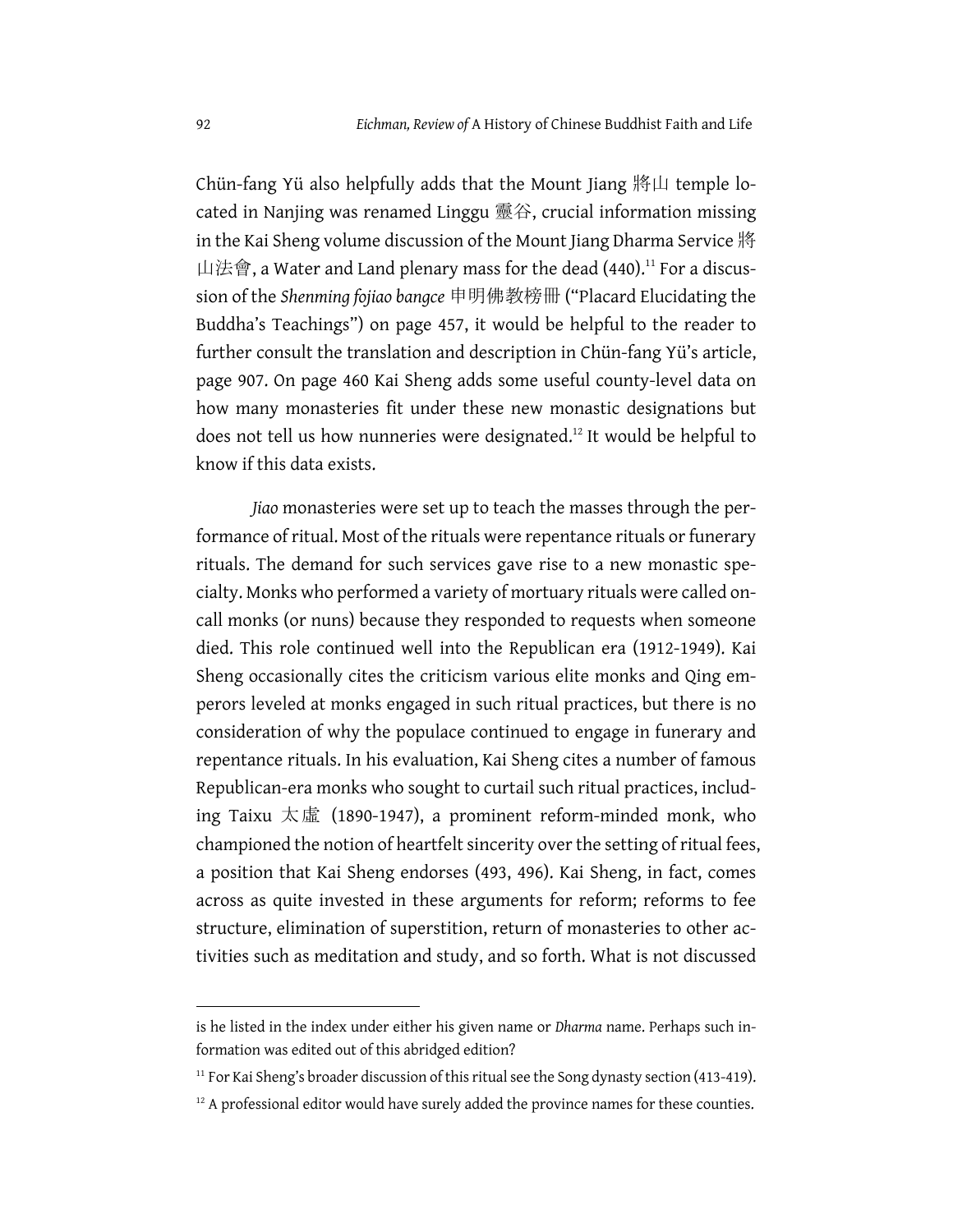is what viable alternative economic sources would have kept Ming-Qing monasteries functioning and vibrant centers. Nor does Kai Sheng name those monastic centers or temples whose holding of rituals was particularly egregious or tell us how one would assess this (494-505). Be that as it may, funerary rituals, plenary masses, and many other rituals continue yet today and are found to be quite meaningful by many Chinese Buddhists and Buddhists in other countries.

In contrast to Kai Sheng's uncritical acceptance of the negative views of some ritual practices, Daniel B. Stevenson's protracted discussion of Water and Land Rites in the Ming dynasty demonstrates just how embedded in Chinese culture this ritual had become from the Song dynasty through the Republican era. Stevenson's 2001 presentation certainly attests to Kai Sheng's overall claims that repentance, funerary, and other rituals had become thoroughly integrated into the fabric of Chinese Buddhist traditions but offers a far more positive explanation of their value to the populace as a whole. $13$ 

Finally, we turn to Kai Sheng's discussion of philanthropic endeavors and releasing-life practices during the Ming dynasty. Kai Sheng makes several points concerning philanthropy. First, there was less state funding of Buddhist institutions for the sick than evinced in Song dynasty sources. He asserts that most funding was privately generated, and many societies were run by literati, such as Pure Land societies or releasing-life societies.<sup>14</sup> Kai Sheng rightly asserts that Ming monks built bridges and roads and provided disaster relief and burials for the destitute.

<sup>&</sup>lt;sup>13</sup> For two very rich and exhaustive studies of Song dynasty ritual and Ming dynasty plenary masses for the dead, see Stevenson, "Text, Image, and Transformation" and Stevenson, "Ritual in the Song."

<sup>&</sup>lt;sup>14</sup> The translators use the term "gentlemen" through this volume, as in "gentleman's Dharma societies," by which they mean literati or laymen (505). The next line has "the gentlemen of scholarly societies" to denote the same groups. The word choice here is unfortunate. On page 506, Releasing-Life Societies are called "Life Relieving" and again, Fellowship Relieving Lives (*fangsheng hui* 放生會); the term for clan (*zu* 族) is translated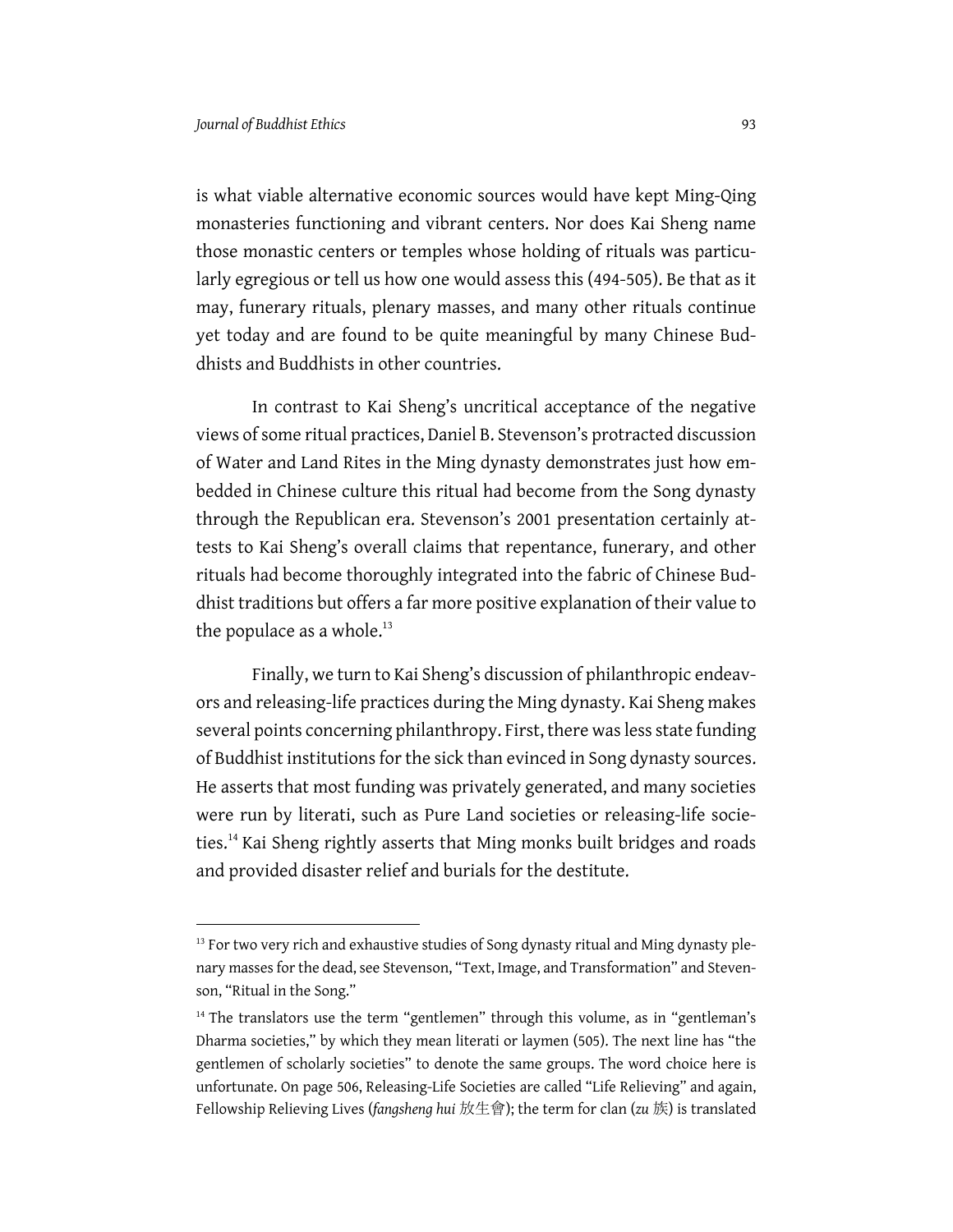The section on releasing-life focuses largely on the contributions of Yunqi Zhuhong 雲棲祩宏 (1535-1615).<sup>15</sup> Sheng provides citations from a number of Zhuhong's writings on animals, most especially his claims that all sentient beings, that is to say, humans and animals, possess buddha-nature, have families, experience pain, and can be liberated through rebirth in the Pure Land. The citation from the short essay entitled, "The Transgression of Killing" from the second volume of *Jottings by a Bamboo Window* (*Zhuchuang Suibi* 竹窗隨筆), argues that because both insects and humans possess buddha-nature one of them should not be favored over the other.16 In other words, both lives are of value (508). Kai Sheng also provides a long description of two of the releasing-life ponds that Zhuhong helped establish (510-513). For a protracted discussion of Zhuhong's views on animals, support of releasing-life activities, opening of releasing-life ponds, and introduction to many of the literati figures mentioned in this section, readers are urged to consult my 2016 monograph, *A Late Sixteenth-Century Chinese Buddhist Fellowship: Spiritual Ambitions, Intellectual Debates, and Epistolary Connections*. Kai Sheng would not have known of this volume, since his publication was released in the same year. However, it is somewhat surprising that Chün-fang Yü's 1981 study of Zhuhong is not cited. <sup>17</sup> Because Kai Sheng's focus is on presenting an overarching narrative of Chinese Buddhist activities, there is less focus on historical ruptures. In a word, Zhuhong and his followers revived the defunct practice of releasing-life. During the Song dynasty such activities

<sup>&</sup>quot;tribe" and the idea of property held in common by a clan, that is, clan fields (*zutian* 族 田) for the relief of poor relatives, is completely misunderstood. Not to mention various misspellings and grammatical errors on this page.

 $15$  It is unfortunate that the monk Zhuhong is first mentioned on page 413, but only by one of his epithets, Lianchi 蓮池. It is not until page 419, that we have Yunqi Zhuhong, but not the epithet, so it is not easy to connect these two figures.

<sup>&</sup>lt;sup>16</sup> The translation does not clearly state that "The Transgression of Killing" (Shazui 殺罪) is the title of an essay and mistitles the collection in which it is housed. I have corrected both errors above.

<sup>17</sup> Chün-fang Yü*, The Renewal of Buddhism in China*.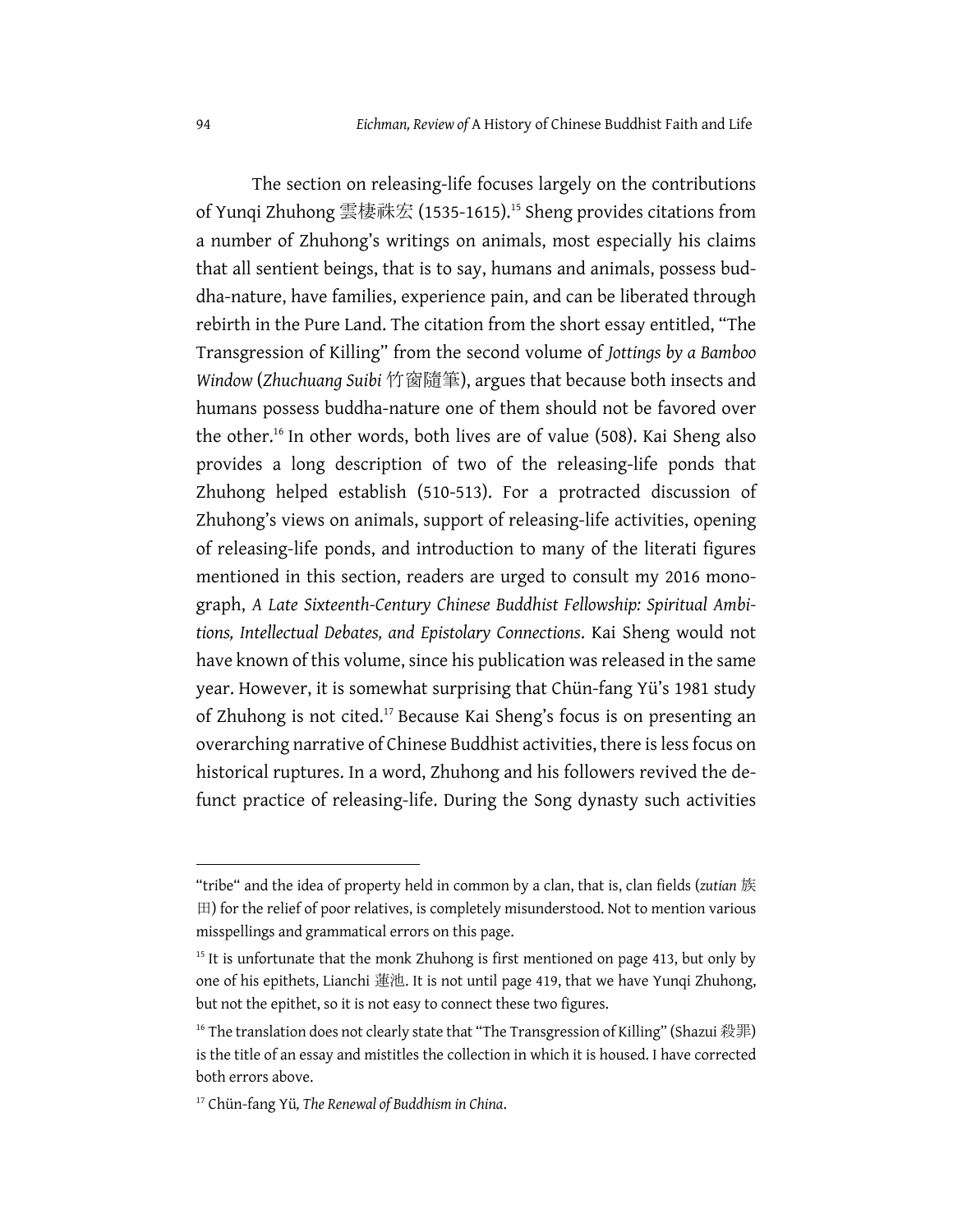received state sponsorship, whereas what distinguishes the late Ming revival of this practice is the extent to which it was funded through local literati contributions.<sup>18</sup>

Let me conclude by adding that there is much to read throughout this volume. There are many lists of sources, and unlike most English-language scholarship which tends to focus on a particular locality or shorter time period, this work covers almost two millennia of Chinese Buddhist ritual activities and monastic contributions. Kai Sheng is clear that his focus is Han Chinese Buddhist culture. Much of the volume is dedicated to discussing the prescriptive writings of Han Chinese monks and hardly mentions nuns. There is almost no discussion of ethnic minorities such as the Bai or popular religious groups.<sup>19</sup> Although there are passing references to "commoners," their participation in various Buddhist activities is assumed rather than demonstrated.<sup>20</sup> Perhaps these are topics for another day.

 $18$  In fact, one overall criticism I have of how Kai Sheng presents the plethora of material in this volume is the way he skips around from time period to time period within a single chapter. For instance, on page 468 the first paragraph concerns late Ming monks circa 1580-1630, whereas the next paragraph switches abruptly to the early Ming, circa 1368- 1388. The text starts the second paragraph with "at the same time," which is confusing. There are many points in this chapter and elsewhere where the time periods are not clearly marked. This lack of attention to the difference in Buddhist culture from early Ming to late Ming makes it clear that Kai Sheng's focus is not on the ways Buddhist institutions responded to various historical changes but on their continuity only.

 $19$  In keeping with his focus on Han Chinese Buddhist practice, Kai Sheng presents only the sending of Han Buddhist monks to Yunnan province and the institutions they were tasked with establishing in that province. This is all very interesting and certainly helps to explain the connections between Mount Jizu in the southwest and Jiangnan Buddhist traditions in and around Hangzhou. For a discussion of Buddhist traditions in Dali, readers are urged to consult Bryson, *Goddess on the Frontier*.

<sup>&</sup>lt;sup>20</sup> See for example, mention of the White Lotus Teachings on page 453. Kai Sheng has "the people who engaged in these activities were mixed." But we do not learn anything about them. For more on the who and for a more nuanced reading of both prescriptive and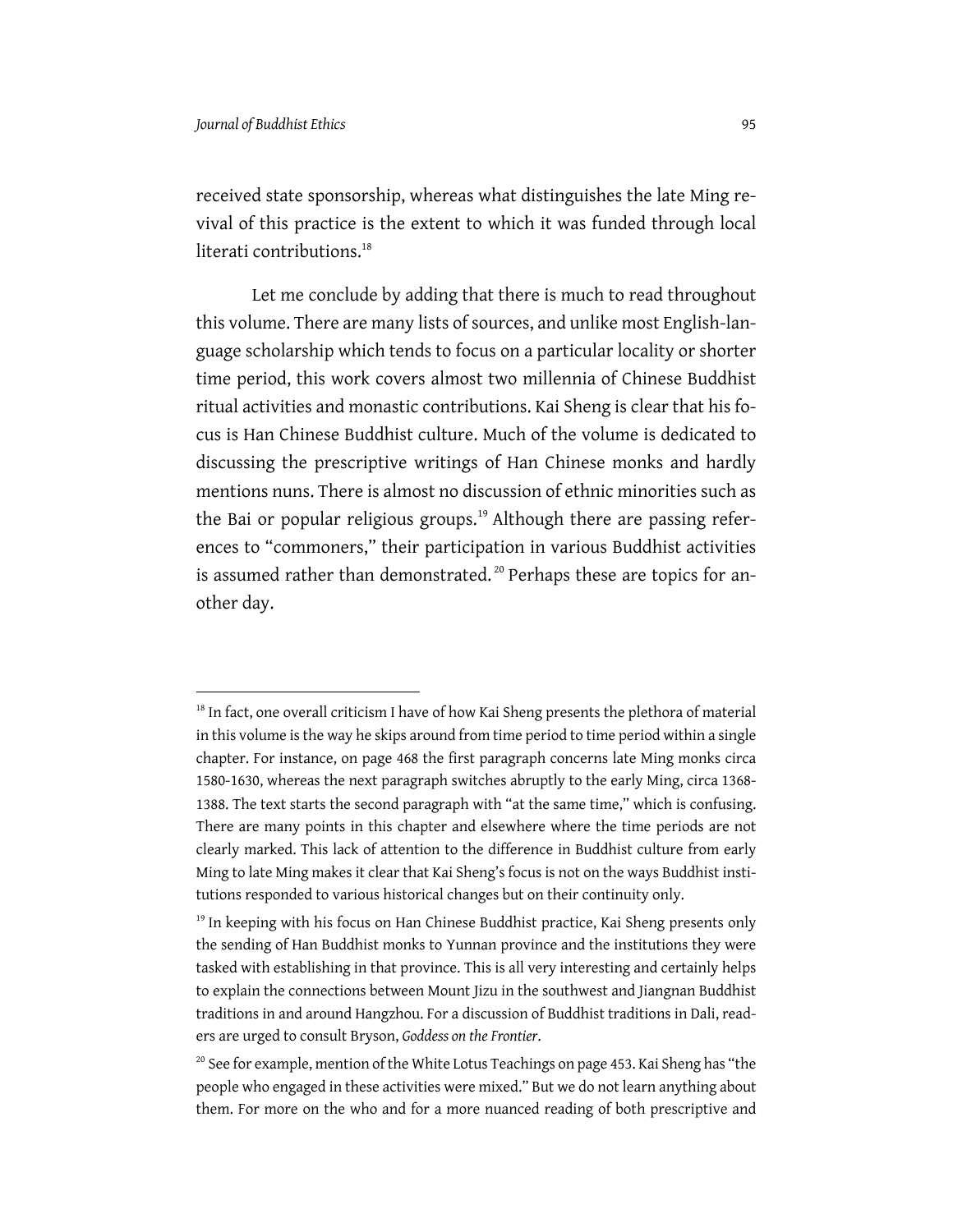## **Works Cited**

- Bryson, Megan. *Goddess on the Frontier: Religion, Ethnicity, and Gender in Southwest China*. Stanford University Press, 2017.
- Eichman, Jennifer. *A Late Sixteenth-Century Chinese Buddhist Fellowship: Spiritual Ambitions, Intellectual Debates, and Epistolary Connections*. Brill, 2016.
- Mu-chou, Poo. "Imperial Order and Local Variation: The Culture of Ghost in Early Imperial China." *Acta Orientalia Academiae Scientiarum Hungaricae*, vol. 56, no. 2/4, 2003, pp. 295–308.
- Sheng, Kai. "On the Veneration of the Four Sacred Buddhist Mountains in China." *The Eastern Buddhist*, vol. 44, no. 2, 2013, pp. 121-143.
- Sheng, Kai 聖凱. *Zhongguo fojiao Xinyang yu shenghuo shi* 中國佛教信仰與 ⽣活史. Jiangsu renmin chubanshe 江苏⼈⺠出版社, 2016.
- Stevenson, Daniel B. "Ritual in the Song." *Modern Chinese Religion I: Song-Liao-Jin-Yuan (962-1368 AD)*, vol. 1, edited by John Lagerwey and Pierre Marsone, Brill, 2015, pp. 328-448.
	- $\Box$ . "Text, Image, and Transformation in the History of the Shuilu fahui, the Buddhist Rite for Deliverance of Creatures of Water and Land." *Cultural Intersections in Later Chinese Buddhism*, edited by Marsha Weidner, University of Hawai'i Press, 2001, pp. 30- 70.
- ter Haar, Barend J. *The White Lotus Teachings in Chinese Religious History*. Brill, 1992.
- Yü, Chün-fang. "Ming Buddhism." The Cambridge History of China, vol. 8: The Ming Dynasty, 1368-1644, part 2, edited by Denis C. Twitchett and Frederick W. Mote, Cambridge University Press, 1998, pp. 893-952.

descriptive texts—Kai Sheng focuses only on official criticism of this group—I recommend interested readers pick up Barend J. ter Haar, *The White Lotus Teachings*.